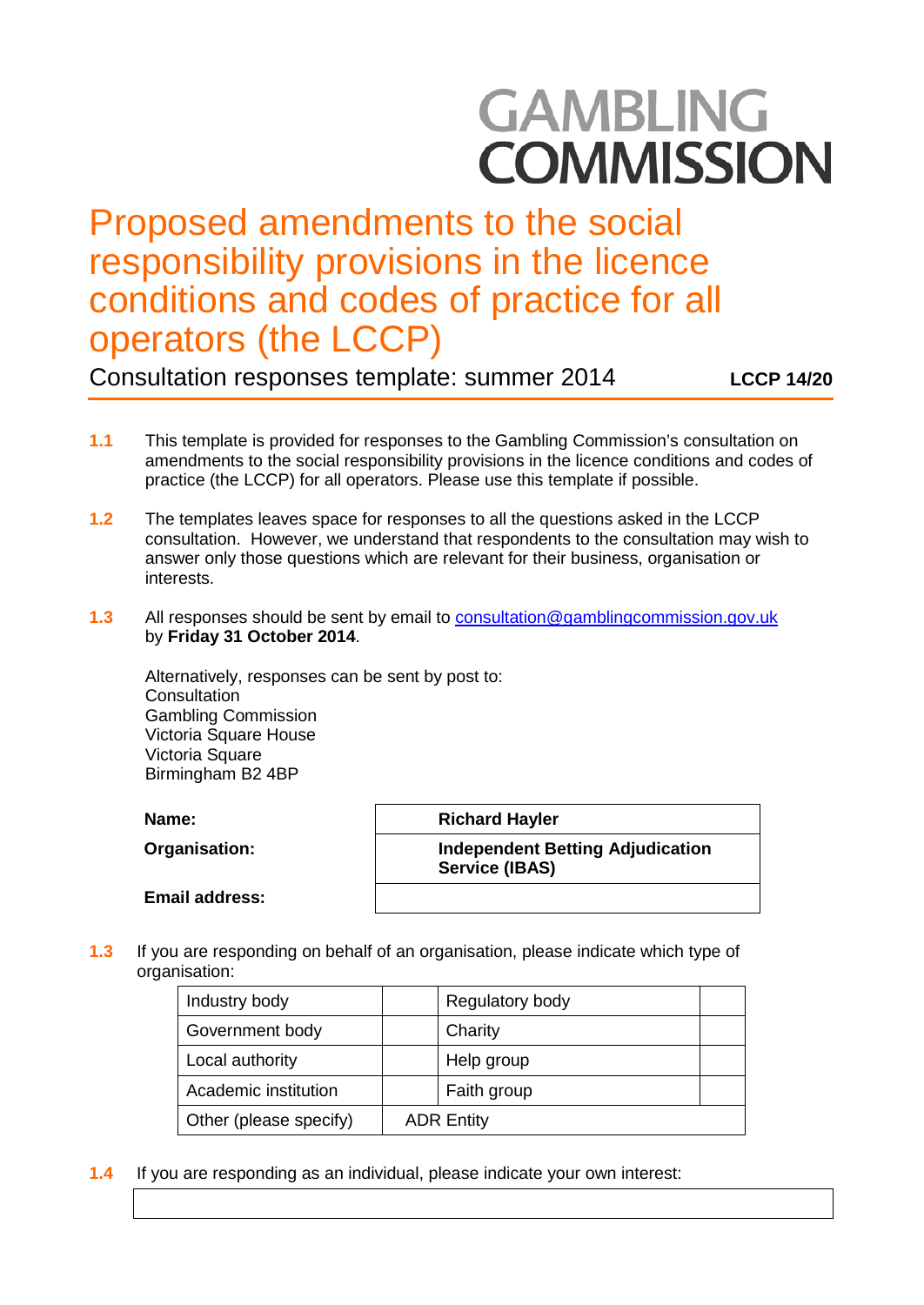### **Specific measures for strengthening underage gambling controls**

- **Q6.** What are your views, in terms of costs, benefits and feasibility, for introducing each of the following measures at gambling premises? (page 20)
	- a. permanent door supervision
	- b. maglocks
	- c. audio alerts or 'door chimes'
	- d. CCTV
	- e. additional staffing levels?

IBAS has no strong views on this section, but it would be concerned that a) and b) would both negatively alter the public image of the gambling industry, and possibly leave customers feeling under some sense of obligation to gamble having troubled the operator to open the door for them.

#### **Product information: gaming machines**

**Q12.** What simple, educational messages could be provided to players to allow them a better understanding of the gaming characteristics (RTP, volatility, odds of winning a jackpot) and how those characteristics may affect their experience of their own gaming sessions? (page 29)

The most common misunderstandings of gaming machine customers when presented to IBAS are:

- a) How RTP applies to each bet/game rather than to a 'session' of gaming
- b) That games determined by a RNG should be due to payout after a series of successive losing games, i.e. that they work on a compensatory basis

We believe that both of these points could be addressed in a prominent message to accompany the start of any gameplay session. From an IBAS perspective, it would be helpful if the message also clarified that if the customer's gameplay is interrupted by a power failure or technical issue that the game logs stored in the machine will be used to determine the outcome of the game and what funds if any were due to be paid to the customer.

One IBAS disputant argued that where the game of blackjack was offered, customers should be informed before playing the first hand whether the dealing of cards was wholly random or based on a certain number of packs of cards to be electronically shuffled upon exhaustion.

#### **Chapter 7 of the consultation: Self-exclusion**

#### **The risk of proxies being used to break a self-exclusion agreement**

**Q36.** Do you agree that the Commission should introduce as social responsibility code provision a requirement that operators' have policies and procedures in place that effectively address the risk of proxies being used to breach a self-exclusion agreement and to clarify that a self-exclusion should cover exclusion both from gambling and from entering premises? (page 56)

Particularly in the context of 7.38-7.41, we would be interested to know the burden of proof required by an operator in order to classify a bet as having been placed by the proxy of a selfexcluded customer. Without guidance to the contrary, IBAS would expect see overwhelming evidence of a proxy having placed a winning bet before they would consider adjudicating that the winnings should be confiscated.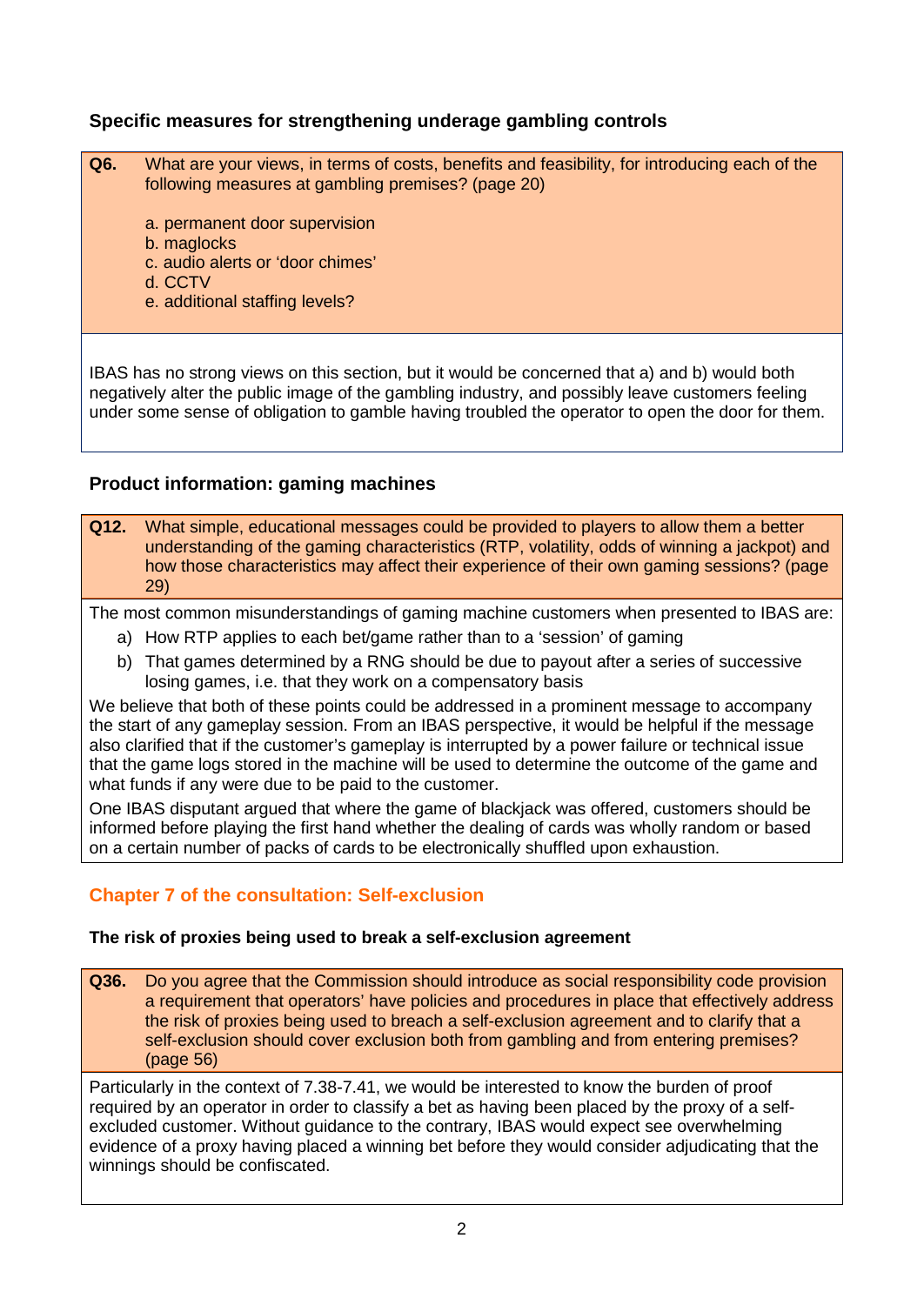On the subject of sections 7.38-7.41, although we understand the argument behind the approach advocated by the Responsible Gambling Council, we have substantial reservations about any system that confiscates winnings without returning stakes, even if it is demonstrated that the counter-party to the gambling transaction does not financially benefit themselves.

IBAS has always adjudicated on the basis that one of the conditions of a valid bet is that it must be able to both win and lose. It goes against that principle to say that any customer should be able to place a bet where they cannot win but they are not entitled to a return of stakes, whatever their personal circumstances.

## **Chapter 11 of the consultation: Marketing, advertising and fair and open terms**

#### **Fair and open terms**

**Q57**. Do you consider that there are terms used by gambling operators which are inherently unfair? Please give examples of terms within gambling contracts which you consider to be unfair or unclear to customers? (page 74)

IBAS does encounter some examples of operators attempting to enforce unfair terms. In most disputes considered by our adjudication panel to be unfair, it is the application of the term that is considered unfair rather than the term itself.

For example, the consultation paper makes reference to late bets and maximum payouts among other areas of potential concern.

IBAS would consider it perfectly reasonable for betting operators to apply a cut off time to betting events and to impose a ceiling for maximum winnings. Where we have considered potential unfairness is each of these areas might be:

Late bets: Where customers have no way of being able to independently establish the cut off time for bets on their nominated event, without reference to the operator's employees. Ideally, a facility would be made available to allow customers to check for themselves whether bets have been placed beyond the cut off point, and all receipts and/or staff would remind them of the importance of checking. Although there are no grounds to suspect customers have ever been intentionally misled by operators' customer-facing staff, it can be both awkward and unsatisfactory for a customer to be required to check whether a bet placed that appears to have been unsuccessful is in fact invalid due to the time of transaction. Typically, the check is performed out of the sight of the customer who is required to accept the verbal assurance that the bet was valid.

Alternatively, without reference to these cut-off times, many customers may never realise that their bet may have been placed too late to valid and will throw away a receipt of an invalid bet considering it to be a loser when, in fact, had their selection 'won' they would have been entitled to nothing but a return of stake money.

Maximum payouts: We would not expect operators to train staff to make manual calculations about whether a bet presented could exceed the maximum winnings payable in those particular premises, or on that particular website, but where a bet is struck through a system, either a 'marksense' style coupon or through a device connected to a remote bookmaker, we consider it reasonable to expect the software to provide an alert to the customer to advise that if all of his or her selections are successful that they would (at the odds or on the terms accepted) exceed the maximum payout offered by the company for that particular type of transaction.

Other examples of contract terms that IBAS has considered to be unfair, include:

- making customers fully responsible for any discrepancies between their intentions and their receipt in cases where the receipt is not simply a facsimile of a written instruction (i.e. a printed, 'translated' receipt). IBAS recognises that the customer must take responsibility for checking that their receipt correctly represents their intentions but where there is incontrovertible evidence that the customer's original instructions have not been represented by the receipt, or where both parties accept this to be the case, we would consider it appropriate for the operator to routinely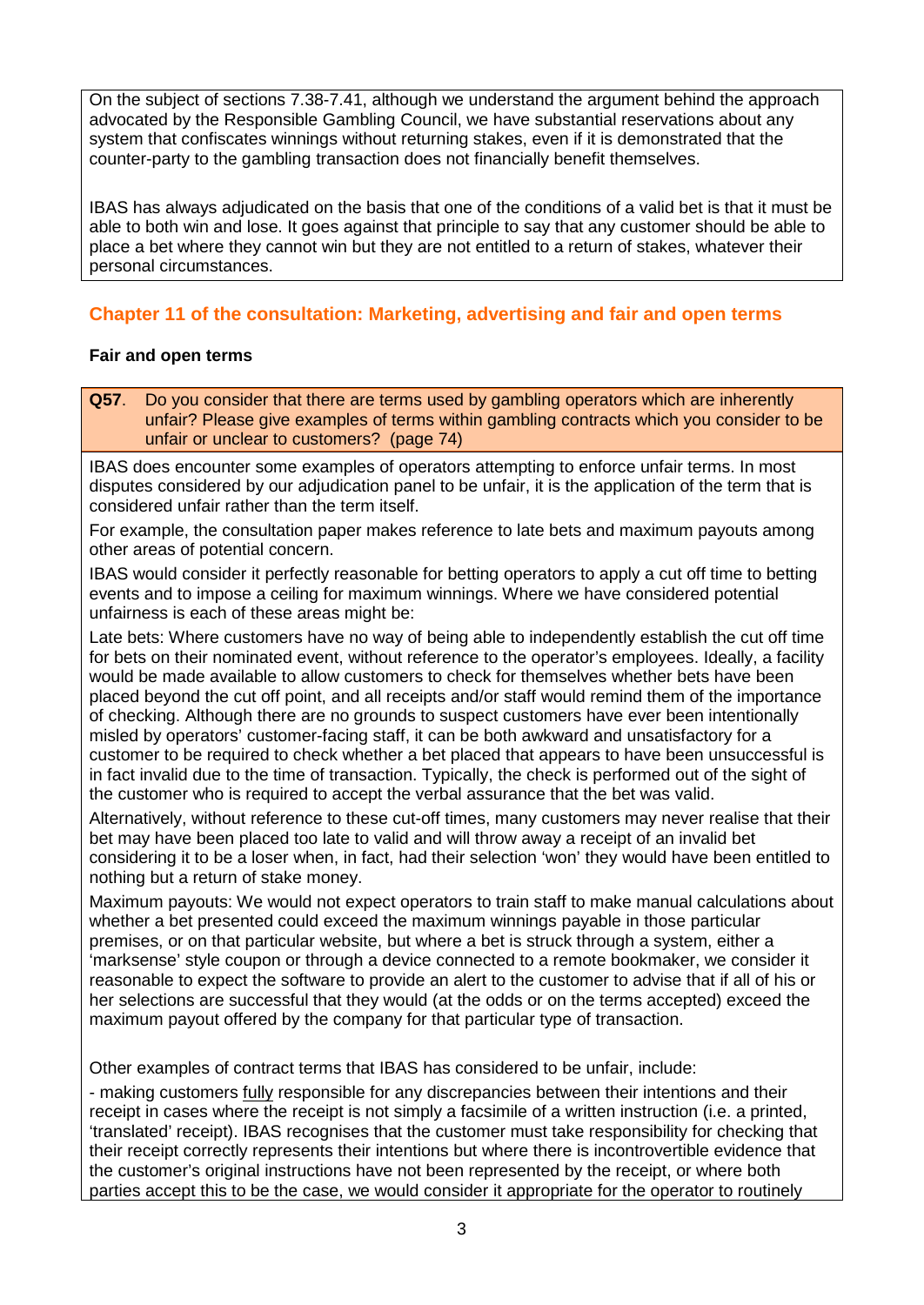offer some form of ex-gratia settlement to recognise that their staff or their technology was responsible for the problem.

- Disclaimers regarding live score data. Similarly, IBAS considers it unreasonable for remote operators to place the full burden of responsibility on the customer for checking that the data regarding a live, in-play betting event is accurate. For example, displaying a live basketball score as 70-80 when in fact the score is 80-70. In our view, the substantial majority of in-play betting decisions are made on the strength of such data, which is generally reliable. Where it fails, operators should have terms to deal with the settlement of disputed transactions which reflect their failings, or those of their suppliers.

- Obvious pricing error rules that do not take account of the market price. IBAS does not oppose the principle of correcting clear human inputting or marking errors or prices generated by demonstrably failed technology, but we feel that where the odds are displayed incorrectly, it is unreasonable to correct those terms without taking into consideration the market price available at the time of the disputed bet. If a price is displayed at 7/1, when the operator is able to satisfactorily demonstrate that the correct price should have been 7/4, some operators rules allow the bet to be settled at the price that the company intended. IBAS strongly prefers the equivalent rules of other operators, which say that such a bet will be settled a the best price available with any reputable operator at the time the bet was struck, i.e. that there can be no suggestion that the erroneous price was displayed intentionally to lure customers in and away from more generous, accurate competitive prices being offered on the same selection by other operators.

- Pejorative terms relating to the behaviour or betting patterns of customers. IBAS is concerned by the growing use of undefined terms distinguishing between 'recreational' or 'professional' customers. We recognise that operators are free to accept or refuse bets from customers at their own discretion, but we are concerned about clauses that entitle bonus winnings to be withheld, for example, because a customer is using them to place 'the wrong kind of bets'. If an offer is made, any terms governing it should be clear and specific; operators should anticipate that their customers will seek to be as successful as they can from any gambling transactions they enter into. If they wish to limit the potential scope of that success they must do so through terms that are reasonable and intelligible.

- Terms that allow customers to be excluded from promotions or special offers (including, typically, the 'best odds guarantee') without notice. IBAS has dealt with remote operators whose terms reserve them the right to exclude customers from promotional offers without any notification, such that the customer only establishes their lack of entitlement to these offers when their affected bet is settled in an unsatisfactory manner. IBAS considers this practice vehemently unfair and has adjudicated against operators on that basis.

**Q58**. To what extent do you consider that existing or upcoming consumer rights legislation already address possible concerns about unfair terms in gambling contracts? If you consider that there are still gaps in relation to gambling contracts, what action do you consider should be taken to address the possibility of unfair terms in gambling contracts? (page 74)

The requirement on licensed operators to appoint a nominated alternative dispute resolution entity addresses certain aspects of unfair terms, but in our view it is unreasonable for operators to expect an ADR entity to pass judgement on what that entity would consider to be a borderline case. In our capacity as an ADR entity, IBAS advises customers who remain dissatisfied following an IBAS adjudication that they should consider pursuing the matter through the courts. As such, refreshed and strengthened consumer rights legislation can only assist in helping to establish whether a term is properly described as unfair.

Beyond that, we consider that the gambling industry is entirely capable of introducing voluntary codes that could help avoid potentially unfair contract terms. We find fewer harsher critics of